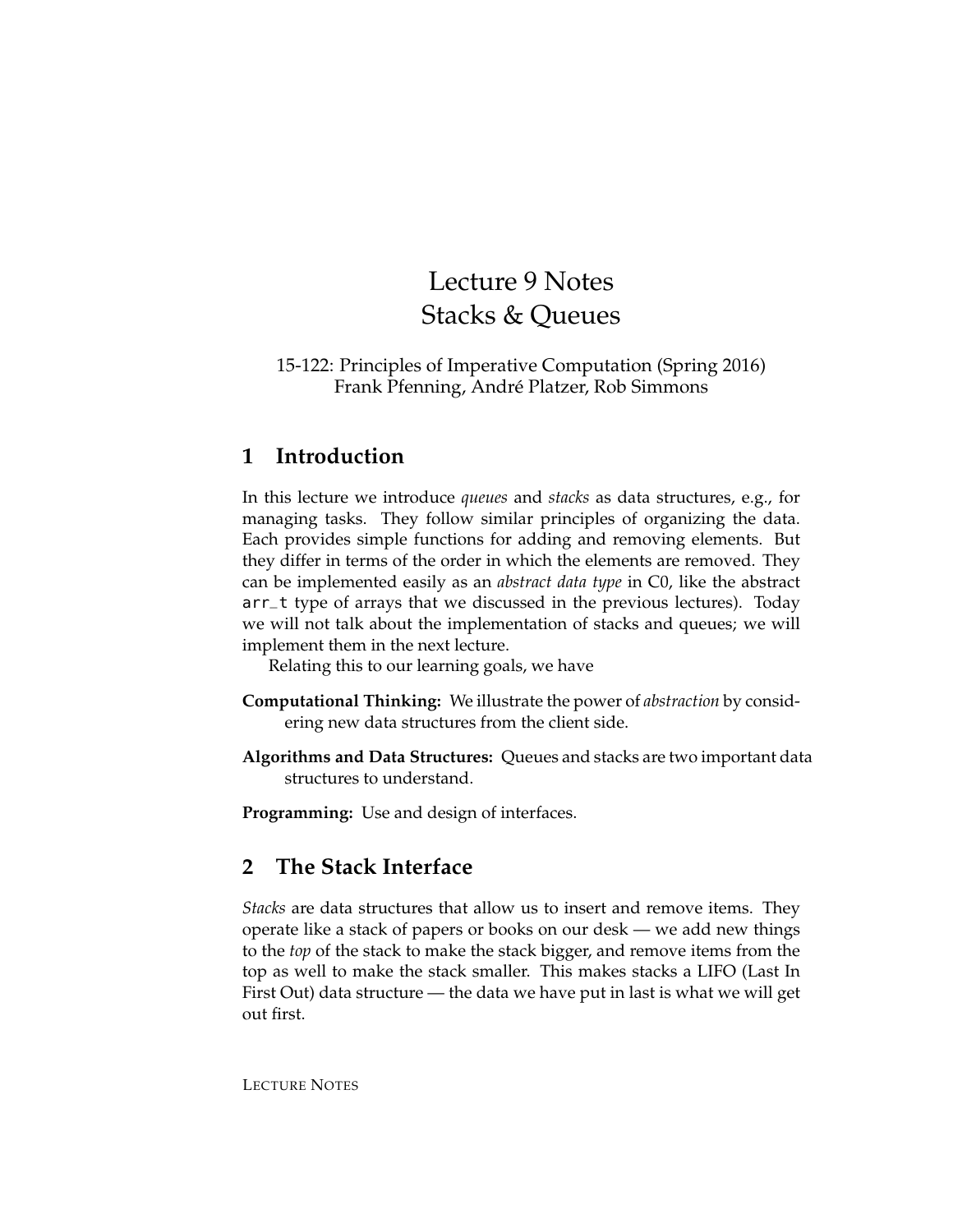Before we consider the implementation of a data structure it is helpful to consider the interface. We then program against the specified interface. Based on the description above, we require the following functions:

```
\frac{1}{2} typedef \frac{1}{2} + stack_t;
```

```
bool stack_empty(stack_t S) /* O(1), check if stack empty */
 /*@requires S != NULL; @*/;
```

```
stack_t stack_new() \longrightarrow (1), create new empty stack *//*@ensures \result != NULL; @*/
 /*@ensures stack_empty(\result); @*/;
```

```
void push(stack_t S, string x) /* O(1), add item on top of stack */
 /*@requires S != NULL; @*/;
```

```
string pop(stack_t S) \rightarrow \rightarrow 0(1), remove item from top \ast/
 /*@requires S != NULL; @*/
 /*@requires !stack_empty(S); @*/;
```
Like arr\_t, the abstract type stack\_t is representing a *mutable* data structure, where pushing and popping modifies the contents of the stack. Therefore, we will again be explicit in the interface that stacks are pointers to allocated memory, though we won't be explicit about what they point to.

We want the creation of a new (empty) stack as well as pushing and popping an item all to be constant-time operations, as indicated by  $O(1)$ . Furthermore, pop is only possible on non-empty stacks. This is a fundamental aspect of the interface to a stack, that a client can only read data from a non-empty stack. So we include this as a @requires contract in the interface.

One thing to observe is that there's nothing special about the **string** type here. It would be nice to have a data structure that was *generic*, and able to work with strings, integers, arrays, and so on, but we will discuss that possibility later.

#### **3 Using the Stack Interface**

We play through some simple examples to illustrate the idea of a stack and how to use the interface above. We write a stack as

```
x_1, x_2, \ldots, x_n
```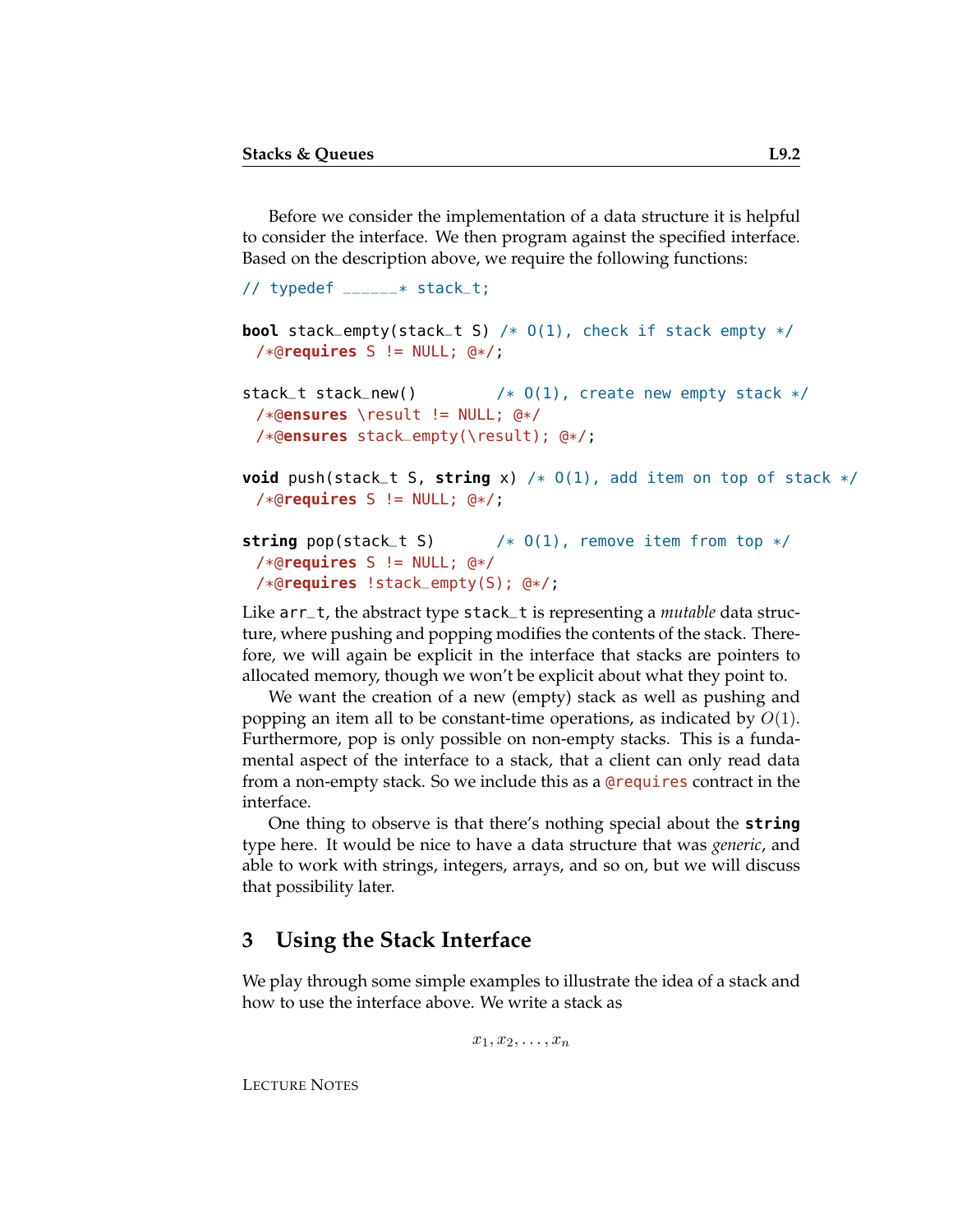where  $x_1$  is the *bottom* of the stack and  $x_n$  is the *top* of the stack. We *push* elements on the top and also *pop* them from the top. If we're feeling artistic, we can draw stacks with arrows to emphasize that we're pushing and popping from the top:

> $x_1, x_2, \ldots x_{n-l}, x_n$ 区

Here is a more complex example, showing the effect of several steps on the state of assignable variables and allocated memory, where the stack data structure resides:



Remember that we think of the assignable S like a pointer or an array: it is not literally an arrow but a number representing the address of the inmemory representation of the stack.

## **4 Abstraction**

An important point about formulating a precise interface to a data structure like a stack is to achieve *abstraction*. This means that as a client of the data structure we can only use the functions in the interface. In particular, we are not permitted to use or even know about details of the implementation of stacks.

Let's consider an example of a client-side program. We would like to examine the element at the top of the stack without removing it from the stack. Such a function would have the declaration

```
string peek(stack_t S)
//@requires S != NULL && !stack_empty(S);
 ;
```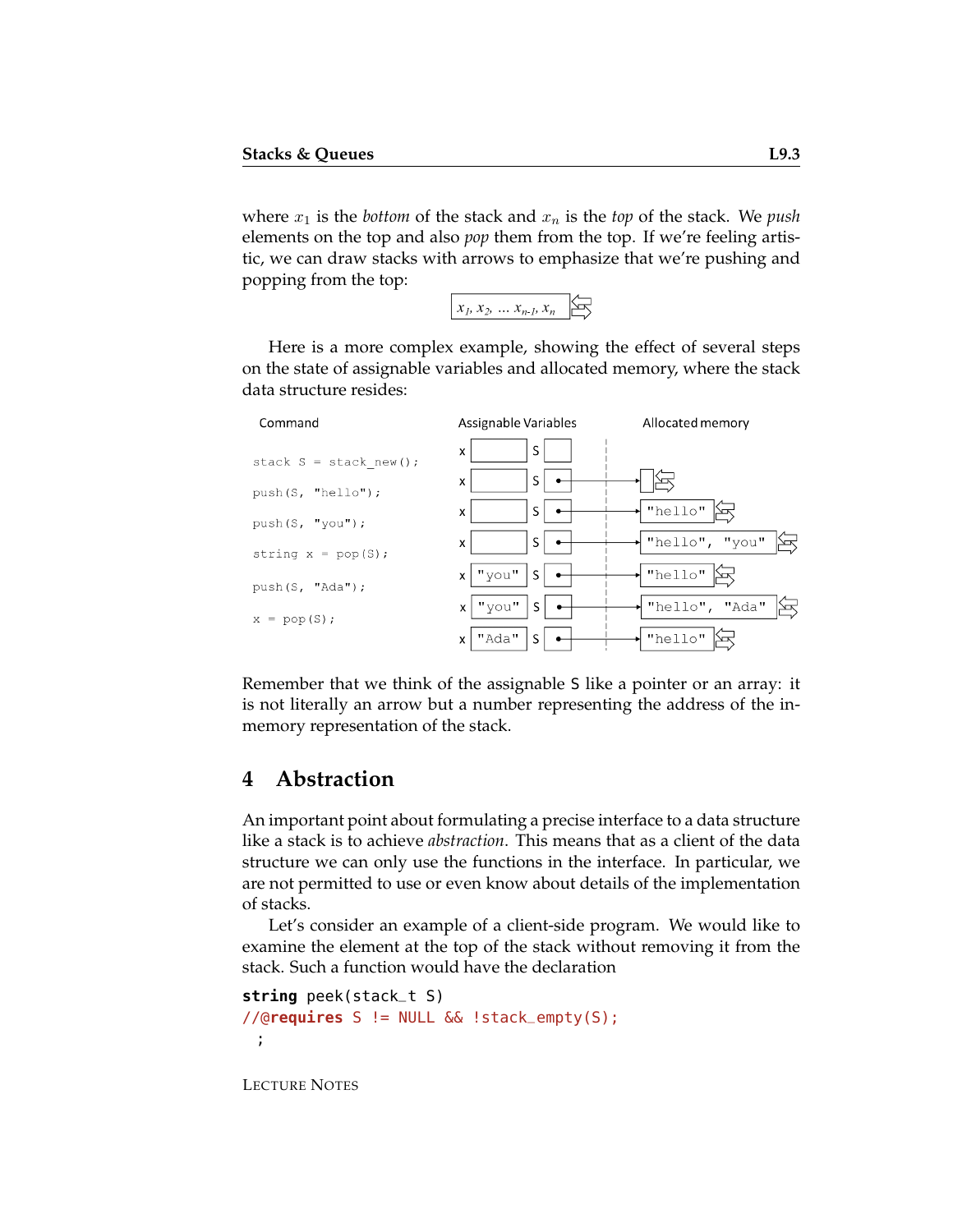If we knew how stacks were implemented, we might be able to implement, as clients of the stack data structure, something like this:

```
1 string peek(stack_t S)
2 //@requires is_stack(S) && !stack_empty(S);
3 {
4 return S->data[S->top];
5 }
```
However, *we don't know how stacks are implemented, so we cannot do this*. As clients of the stack data structure, we only know about the functions provided by the interface. However, it is possible to implement the peek operation correctly *without violating the abstraction*!

The idea is that we pop the top element off the stack, remember it in a temporary variable, and then push it back onto the stack before we return.

```
1 string peek(stack_t S)
2 //@requires S != NULL && !stack_empty(S);
3 {
4 string x = pop(S);
5 push(S, x);
  return x;
7 }
```
Depending on the implementation of stacks, this might be less efficient than a library-side implementation of peek. However, as long as push and pop are still a constant-time operations, peek will still be constant time  $(O(1)).$ 

## **5 Computing the Size of a Stack**

Let's exercise our data structure once more by considering how to implement a function that returns the size of a stack, using only the interface. In the next lecture we'll consider how to do this on the library's side, exploiting the data representation.

Here's the signature of a client-side implementation.

```
int stack_size(stack_t S) /*@requires S != NULL @*/ ;
```
We encourage you to consider this problem and program it before you read on.

First we reassure ourselves that it will not be a simple operation. We do not have access to the array (in fact, as the client, we cannot know that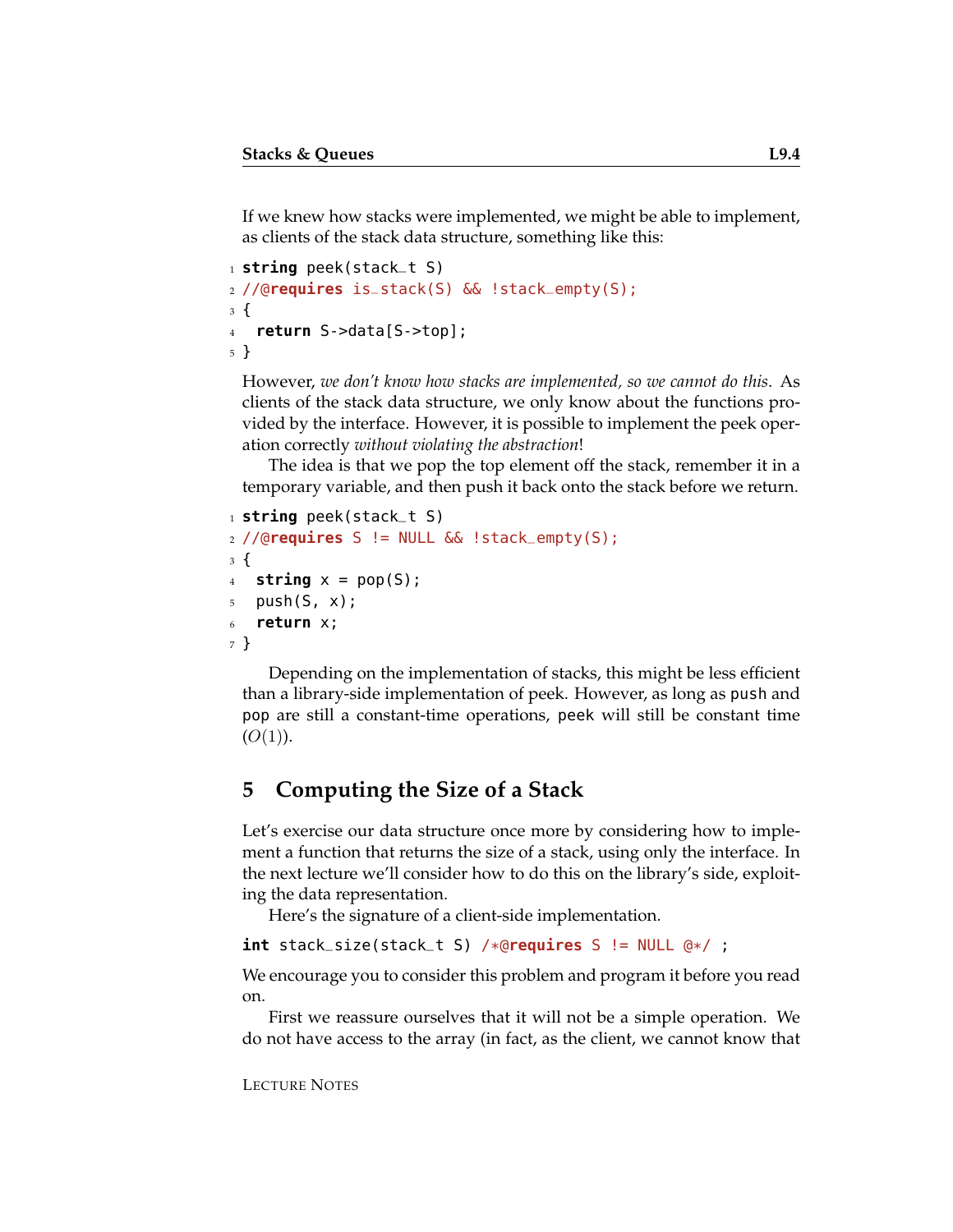there is an array), so the only thing we can do is pop all the elements off the stack. This can be accomplished with a while-loop that finishes as soon as the stack is empty.

```
1 int stack_size(stack_t S)
2 //Qrequires S != NULL;
3 {
4 int count = 0;
5 while (!stack_empty(S)) {
6 pop(S);
7 count++;
8 }
9 return count;
10 }
```
However, this function has a *big* problem: in order to compute the size we have to destroy the stack! Clearly, there may be situations where we would like to know the number of elements in a stack without deleting all of its elements. Fortunately, we can use the idea from the peek function in amplified form: we maintain a new *temporary stack* T to hold the elements we pop from  $S$ . Once we are done counting, we push them back onto  $S$  to repair the damage.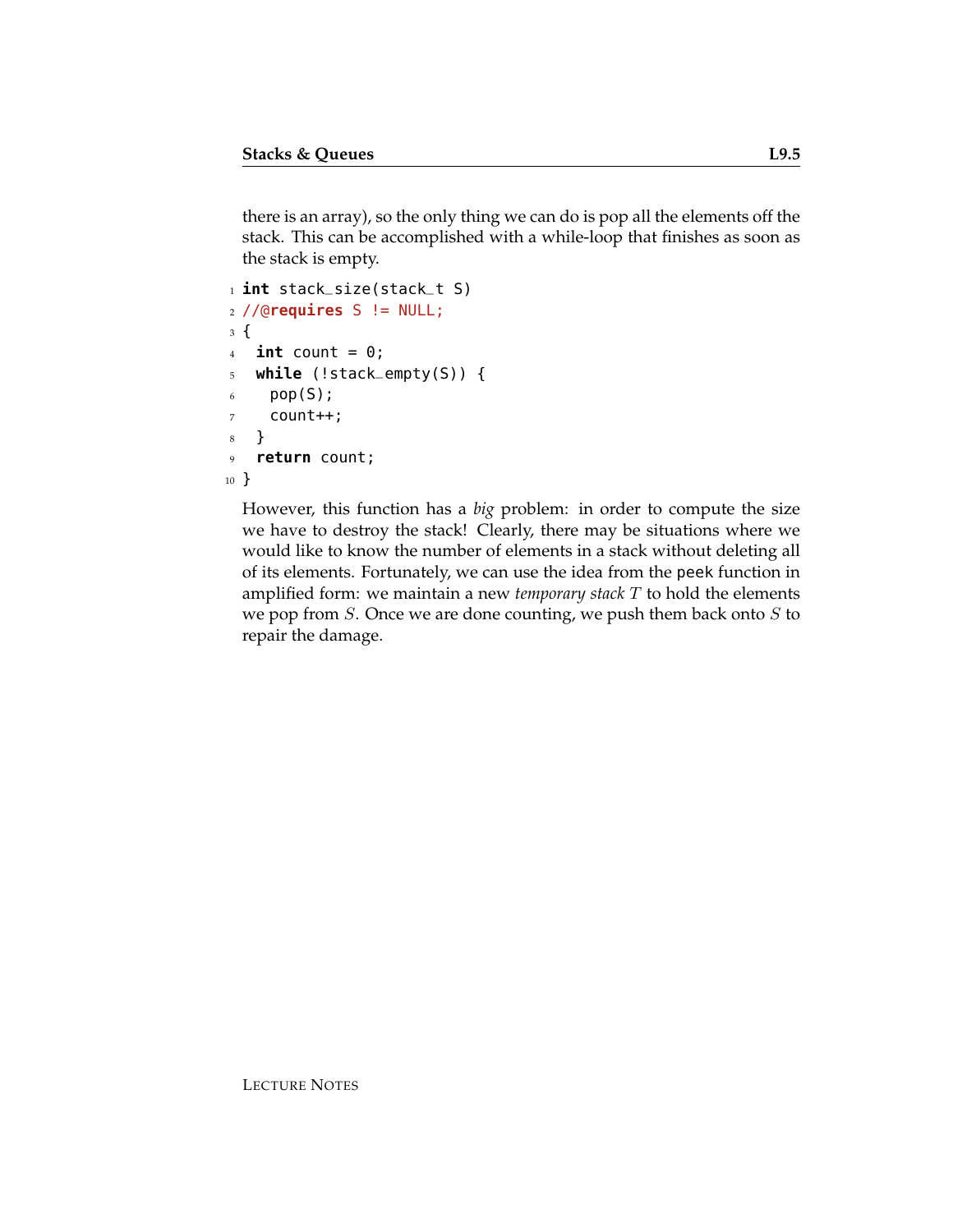```
1 int stack_size(stack_t S)
2 //Qrequires S != NULL;
3 {
4 stack_t T = stack_new();
5 int count = 0;
   while (!stack_empty(S)) {
     push(T, pop(S));\frac{1}{8} count++;
9 }
10 while (!stack_empty(T)) {
11 push(S, pop(T));
12 }
13 return count;
14 }
```
The complexity of this function is clearly  $O(n)$ , where n is the number of elements in the stack  $S$ , since we traverse each while loop  $n$  times, and perform a constant number of operations in the body of both loops. For that, we need to know that push and pop are constant time  $(O(1))$ .

A library-side implementation of stack\_size can be done in  $O(1)$ , but we won't consider that today.

## **6 The Queue Interface**

A *queue* is a data structure where we add elements at the back and remove elements from the front. In that way a queue is like "waiting in line": the first one to be added to the queue will be the first one to be removed from the queue. This is also called a FIFO (First In First Out) data structure. Queues are common in many applications. For example, when we read a book from a file as in Assignment 2, it would be natural to store the words in a queue so that when we are finished reading the file the words are in the order they appear in the book. Another common example are buffers for network communication that temporarily store packets of data arriving on a network port. Generally speaking, we want to process them in the order they arrive.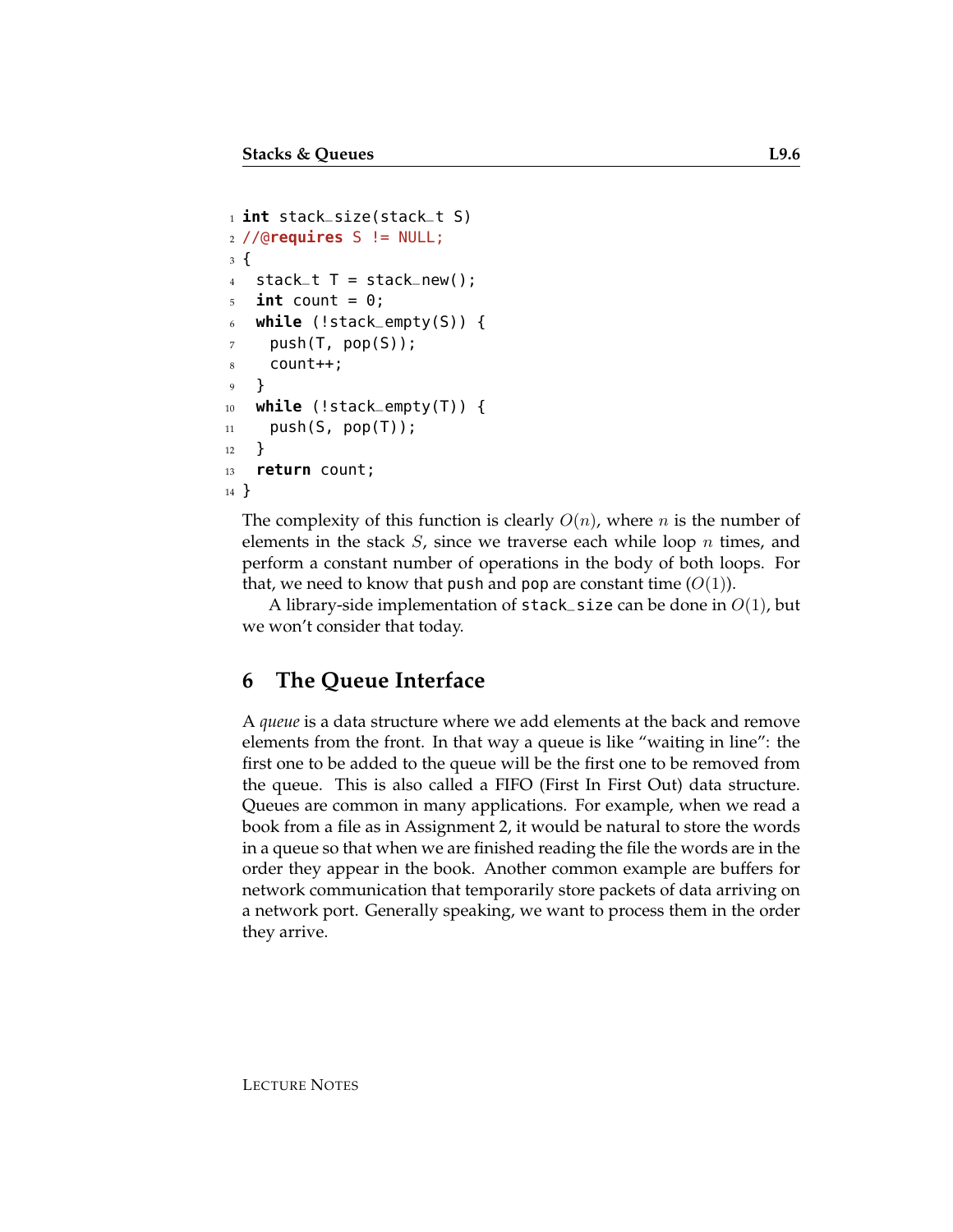Here is our interface:

```
// typedef ______* queue_t;
bool queue_empty(queue_t Q) /* O(1) */
 /*@requires Q != NULL; @*/;
queue_t queue_new() /* 0(1) *//*@ensures \result != NULL; @*/
 /*@ensures queue_empty(\result); @*/;
void enq(queue_t Q, string e) /* O(1) */
 /*@requires Q != NULL; @*/;
string deq(queue_t Q) /* 0(1) */
 /*@requires Q != NULL; @*/
 /*@requires !queue_empty(Q); @*/ ;
```
Dequeuing is only possible on non-empty queues, which we indicate by a @requires contract in the interface.

Again, we can write out this interface without committing to an implementation of queues. In particular, the type queue remains *abstract* in the sense that we have not given its definition. This is important so that different implementations of the functions in this interface can choose different representations. Clients of this data structure should not care about the internals of the implementation. In fact, they should not be allowed to access them at all and operate on queues only through the functions in this interface. Some languages with strong module systems enforce such abstraction rigorously. In C, it is mostly a matter of adhering to conventions.

#### **7 Using the Queue Interface**

We play through some simple examples to illustrate the idea of a queue and how to use the interface above. We write a queue as

 $x_1, x_2, \ldots, x_n$ 

where  $x_1$  is the *front* of the queue and  $x_n$  is the *back* of the queue. We *enqueue* elements in the back and *dequeue* them from the front. If we want to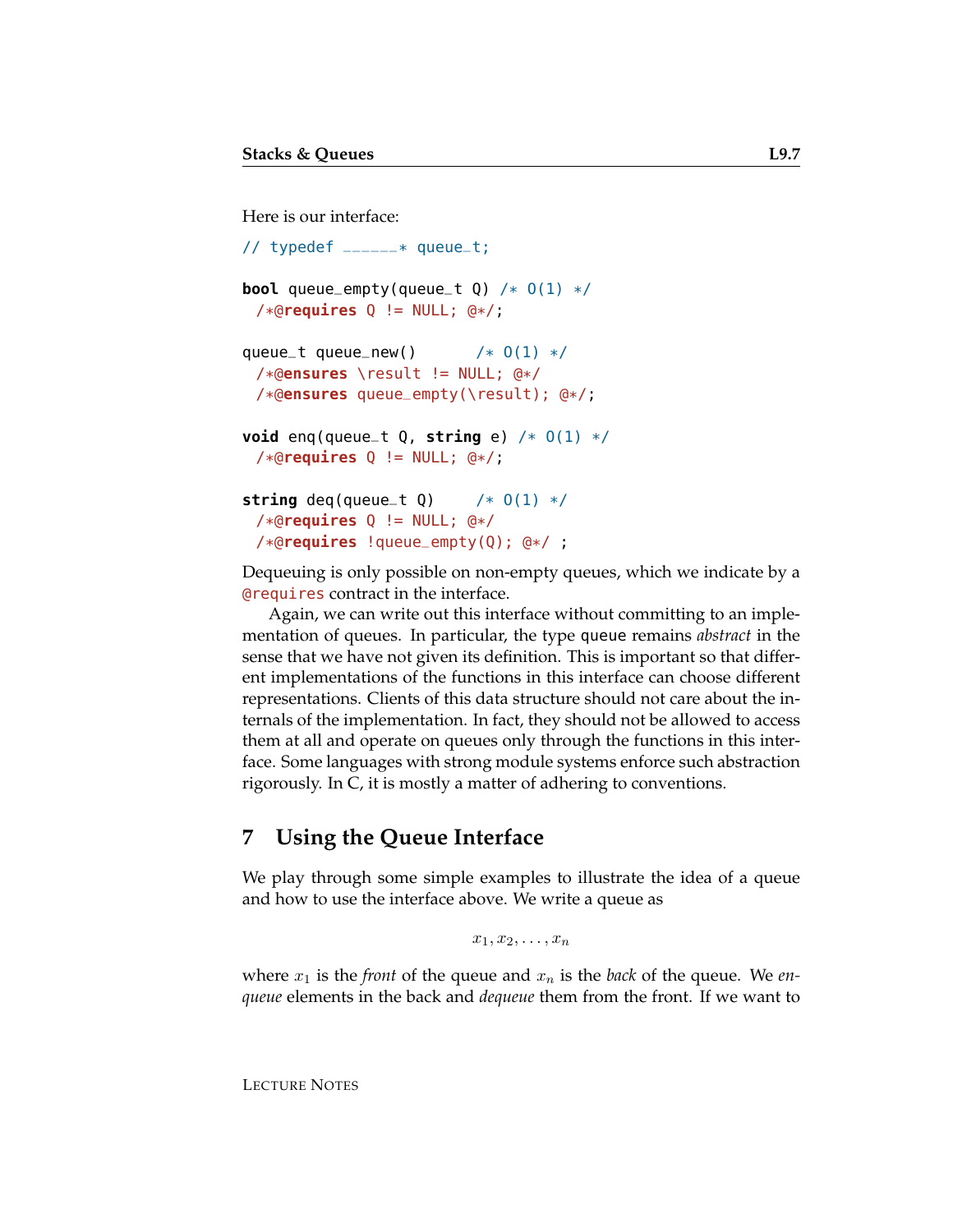emphasize this, we can draw queues like this:



Here's a trace of the queues in action:



## **8 Copying a Queue Using Its Interface**

Suppose we have a queue  $Q$  and want to obtain a copy of it. That is, we want to create a new queue C and implement an algorithm that will make sure that Q and C have the same elements and in the same order. How can we do that? Before you read on, see if you can figure it out for yourself.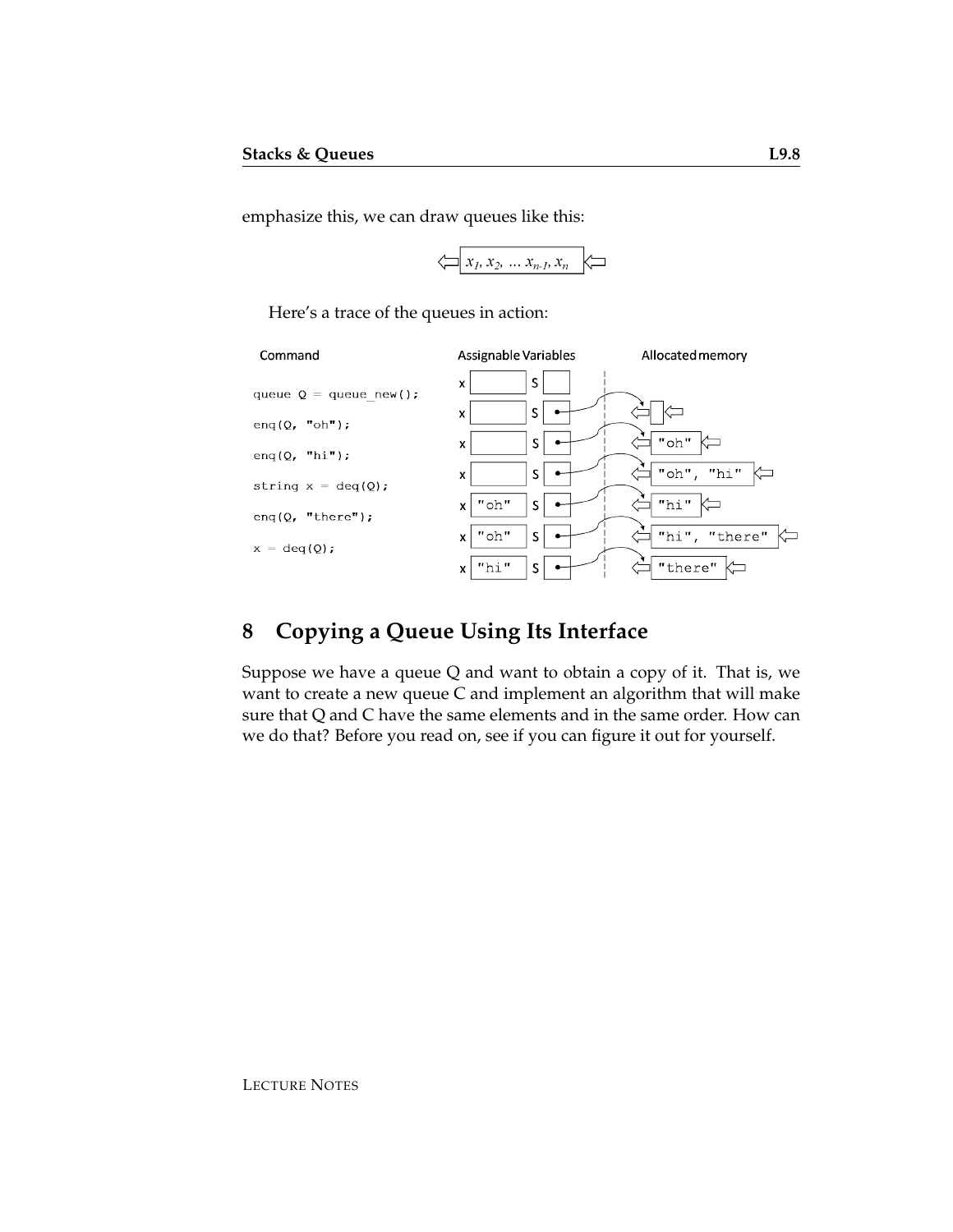The first thing to note is that

```
queue_t C = Q;
```
will not have the effect of copying the queue  $Q$  into a new queue  $C$ . This assignment makes C and Q aliases, so if we change one of the two, for example enqueue an element into C, then the other queue will have changed as well. Just as for the case of stack sizexs, we need to implement a function for copying the data.

The queue interface provides functions that allow us to dequeue data from the queue, which we can do as long as the queue is not empty. So we create a new queue C. Then we read all data from queue Q and put it into the new queue C.

```
1 queue_t C = queue_new();
2 while (!queue_empty(Q)) {
3 enq(C, deq(Q));
4 }
5 //@assert queue_empty(Q);
```
Now the new queue C will contain all data that was previously in Q, so C is a copy of what used to be in Q. But there is a problem with this approach. Before you read on, can you find out which problem?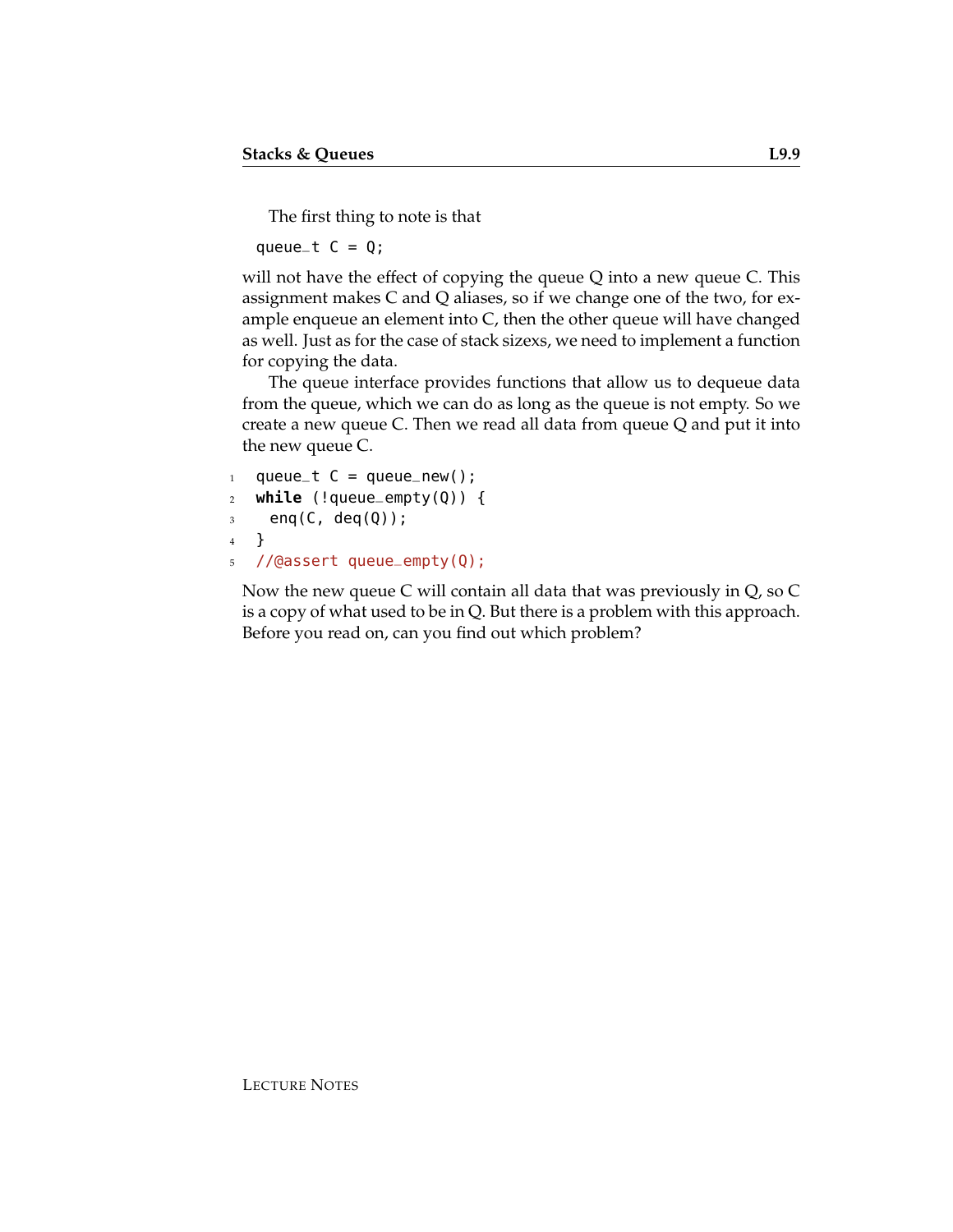Queue C now is a copy of what used to be in Q before we started copying. But our copying process was destructive! By dequeueing all elements from Q to put them into C, Q has now become empty. In fact, our assertion at the end of the above loop even indicated queue\_empty(Q). So what we need to do is put all data back into Q when we are done copying it all into C. But where do we get it from? We could read it from the copy C to put it back into Q, but, after that, the copy C would be empty, so we are back to where we started from. Can you figure out how to copy all data into C and make sure that it also ends up in Q? Before you read on, try to find a solution for yourself.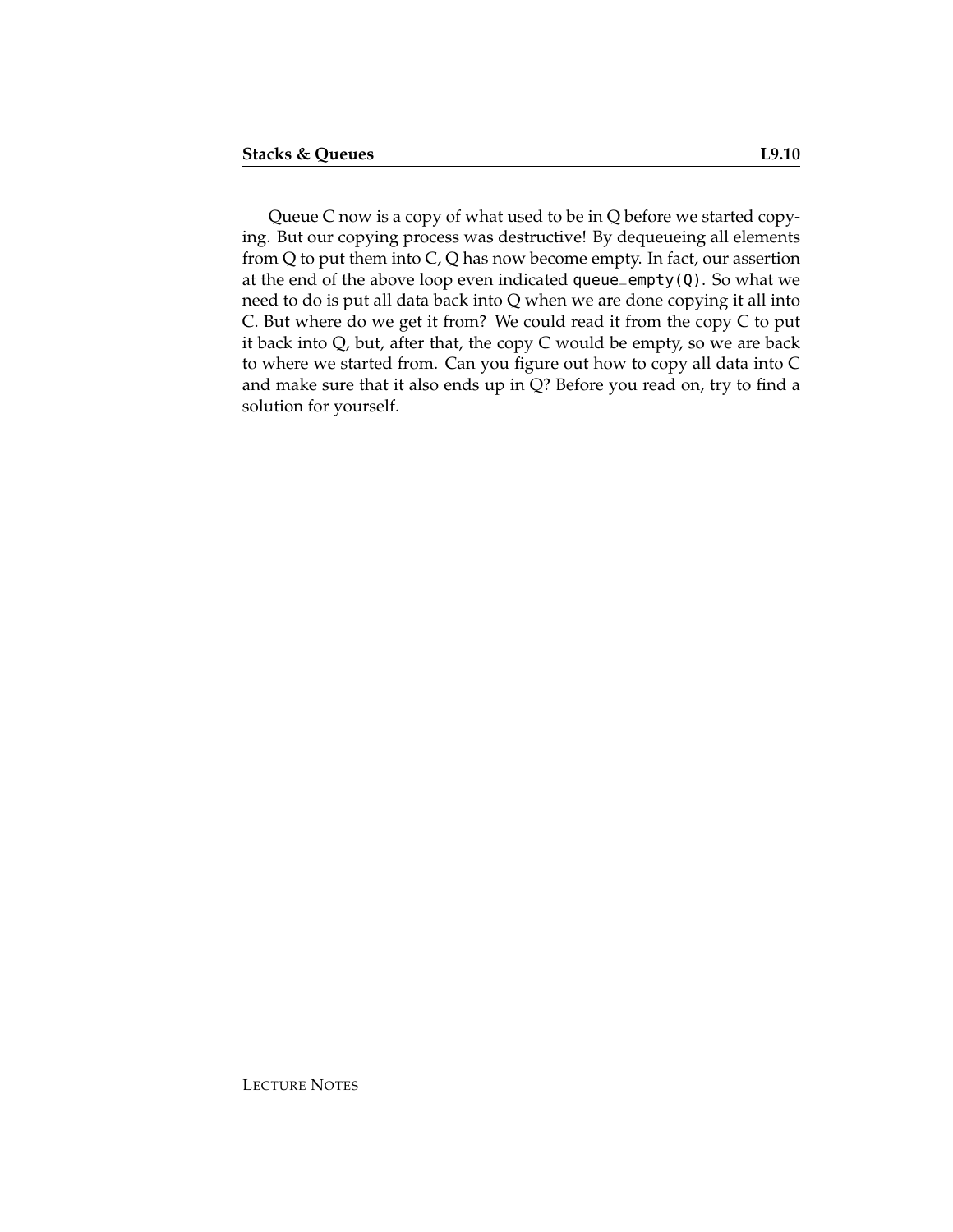We could try to enqueue all data that we have read from Q back into Q before putting it into C.

```
1 queue_t C = queue_new();
2 while (!queue_empty(Q)) {
3 string s = deg(Q);
4 enq(Q, s);
5 enq(C, s);
6 }
7 //@assert queue_empty(Q);
```
But there is something very fundamentally wrong with this idea. Can you figure it out?